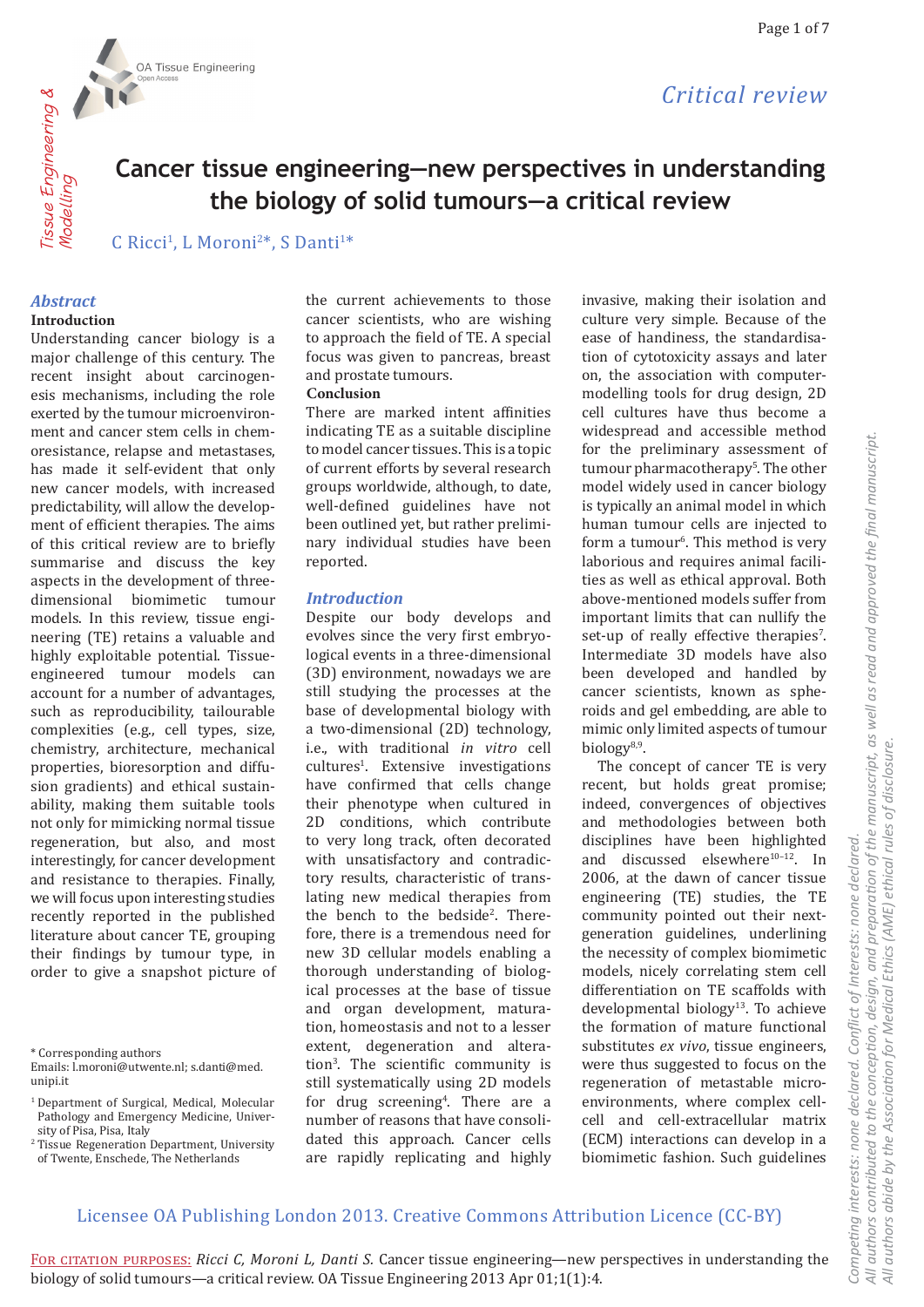

# *Critical review*



*Figure 1:* Schematic picture of (A) a tumour and (B) tumour models, with their main characteristics. Some important aspects were identified and qualitatively scored according to the findings of the published literature and to our personal experience. They include model-inherent features, such as model type and reproducibility, and some model biomimetic capabilities. 2D, two-dimensional; 3D, three-dimensional.

 actually also retrace the features that an optimal tumour modelling should have. In this view, cancer development biology can meet the TE approach with a renewed emphasis. These new platforms can be exploited to learn about fundamental cell-biomaterial interactions and cell-cell communications, being valid for both normal and cancer cells. When cell populations are used to form tissues and organs, proper 3D systems, with clinically relevant dimensions, are required to eventually scale up these findings into effective new treatments<sup>14</sup>.

In this critical review, we aim at collecting and discussing with educational intent, the key aspects involved in the design of new biomimetic cancer models, with a special focus on the role, potential and actual—so far—played by TE. Finally, the ultimate purpose of this critical review is to stimulate a propulsive interaction between cancer scientists and tissue engineers, to respond, via a highly multidisciplinary approach, to still unmet therapeutic needs.

#### *Discussion*

In this review, the authors have referenced some of their own studies. The protocols of these studies have been approved by the relevant ethics committees associated to the institution in which they were performed.

#### **Tumour models: comprehension versus complexity**

The search for cancer models has started in the second half of the last century and it is still in progress (Figure 1A−B). Traditional *in vitro* systems are 2D, but they offer the appealing advantage to the scientist, to be highly reproducible and responsive to drugs and radiations<sup>6</sup>. However, this model has revealed to suffer from a scarce predictability (Figure  $1B$ )<sup>7</sup>. This is due to a number of reasons, whose deep understanding parallels the ongoing achievements in cancer biology, making 2D models insufficient. Basically, the lack of reliability seems to be associated to three main aspects as follows: cell sources, model dimensionality, and microenvironment complexity<sup>7,12</sup>. It has to be reminded that *in vitro* expansion and passaging of cells is known to produce phenotype selection and eventually, alteration with time<sup>2,15</sup>. This surely makes primary tumour cells preferable to long passaged and immortalised

cell lines. However, beside mere cancer cells, as entities of action, the whole cancer microenvironment has recently shown a strong relevance in the comprehension of carcinogenesis and thus, in the rapeutic success $16$ . The tumour is a markedly variegated-3D tissue structure, comprising several cell types, exerting mutual support throughout the secretion of specific soluble factors and ECM molecules, including vascularisation (Figure 1A). Considering this, the very first cellular selection is performed during cell isolation from a tumour biopsy, as it involves native ECM disaggregation and culture selection of fast replicating and plastic-adaptive cells, to the detriment of cancer supporting cells. An additional concern related to cell source, which has been pointed out in the last few years, relies on cancer stem cells (CSCs) and their pivotal role in tumour eradication<sup>17,18</sup>. CSCs have been described as tumourigenic cells, which show stemness features, present in a tumour tissue at some concentration<sup>18</sup>. Such cells have been addressed as a distinct population of the cancerous tissue, but capable of long-term delivery of differentiated progenies of diverse cancer cell types. Therefore, CSCs have been invoked as the main cause of tumour relapse and metastasis $18$ . In this respect, failure of traditional therapies could be explained with a wrong-cell targeting, because the differentiated cells are the most represented in tumours. Basic problem ever afflicting stem cell recognition and targeting, is the lack of specific surface antigens, which makes their direct identification usually tricky<sup>19</sup>. This is due to the undifferentiated nature of any stem cells and renders a panel of markers necessary to circumscribe, although not to strictly identify, the cell population of interest. On the other hand, sometimes differences between CSCs and normal stem cells have not been well-identified. Therefore, any CSC-targeted therapies are hypothesised to potentially affect normal

### Licensee OA Publishing London 2013. Creative Commons Attribution Licence (CC-BY)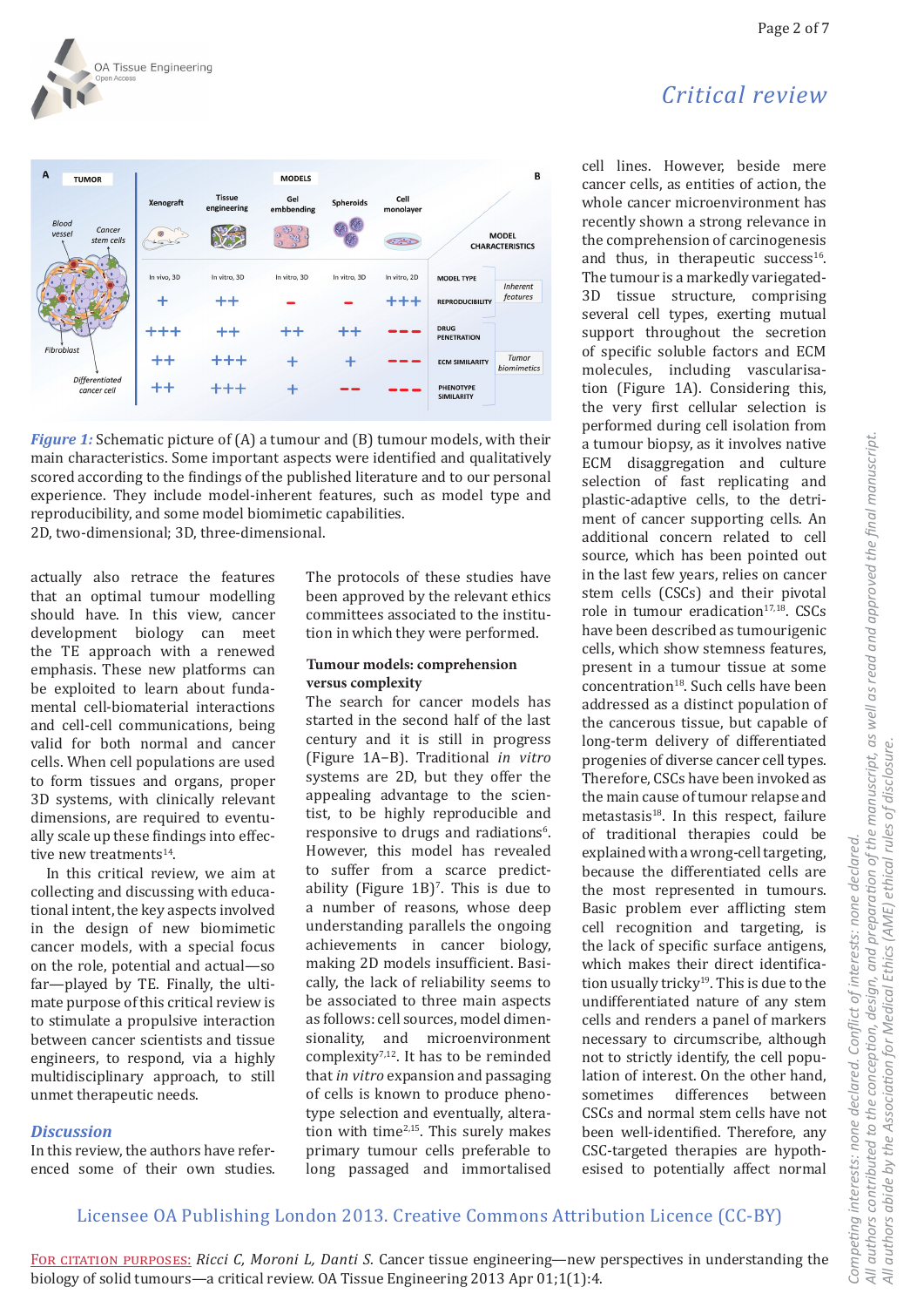*Critical review*





*Figure 2:* Flowsheet of TE cancer models. This example is rendered with images of a study related to human pancreatic ductal adencocarcinoma (hPDAC) performed in our laboratories. Consequentially, single images/image groups show the following: light micrograph of hPDAC morphology (haematoxylin and eosin stain); light micrograph of isolated primary hPDAC cells (PP244); scanning electron microscopy (SEM) micrograph of scaffold inner structures (3D fiber deposition via Bioplotter®, sponge via emulsion and freeze-drying, microfibers via electrospinning); hPDAC cell/scaffold constructs under different viability assays (colour gradients of the scaffold surfaces highlight spatial localisation of viable cells) and light micrograph of a spongy construct (haematoxylin and eosin stain) showing presence of 3D hPDAC cell clusters within the scaffold pores, whose morphology mimics that of native PDAC (see the tumour biopsy micrograph). 2D, two-dimensional; 3D, three-dimensional.

stem cells and to be detrimental for patients<sup>20</sup>. Although a CSC selection and 2D culture is possible for a therapeutic screening, other issues still remain unsolved. They include drug delivery, efficiency and selectivity, as well as tumour self-protecting mechanisms involving cell-cell and cell-ECM interactions. The understanding of all these characteristics involves the availability of complex tumour models able to contain diffusion gradients and to mimic the tumour microenvironment. We still need, essentially, biomimetic 3D models of cancer<sup>1,3,10-12</sup>.

The most widely used 3D (complex) model of cancer biology is typically an animal model (Fig. 1B). *In vitro*-selected human cancer cells, are typically, injected in a nude animal as a host (xenograft) and grown to form tumour masses and metastases<sup>6</sup>. Although animal models have appeared very promising, they have resulted, in the end, as a poor predictive<sup> $7,12$ </sup>. This can be explained with model-inherent reasons as follows: the immune system of the animals is compromised in order to host human cells, so it cannot be a part of the therapeutic screening, the life span of the animal (usually mice) is usually shorter than the relapse time of tumour in humans, and in the tumour microenvironment, the vascularisation and supporting cell infiltration (e.g., fibroblasts) are of animal origin, while the tumour cells are of human origin; this 'chimerism' can cause a completely unpredicted response to therapies<sup>16</sup>. To overcome these limits, advanced animal models, experimentally laborious, have been developed for some cancer types<sup>12</sup>. Nevertheless, there are still constitutive anomalies affecting the use of animals in the study of human diseases, such as ethics, costeffectiveness and a general lack of predictability. However, presumably because of some anthropomorphic perception of the animal model, clinicians typically take a favourable look at the employment of *in vivo*  tests for their research, and accept with difficulty, to put efforts for the improvement of *in vitro* models, which are conversely reproducible and ethically sustainable.

## Licensee OA Publishing London 2013. Creative Commons Attribution Licence (CC-BY)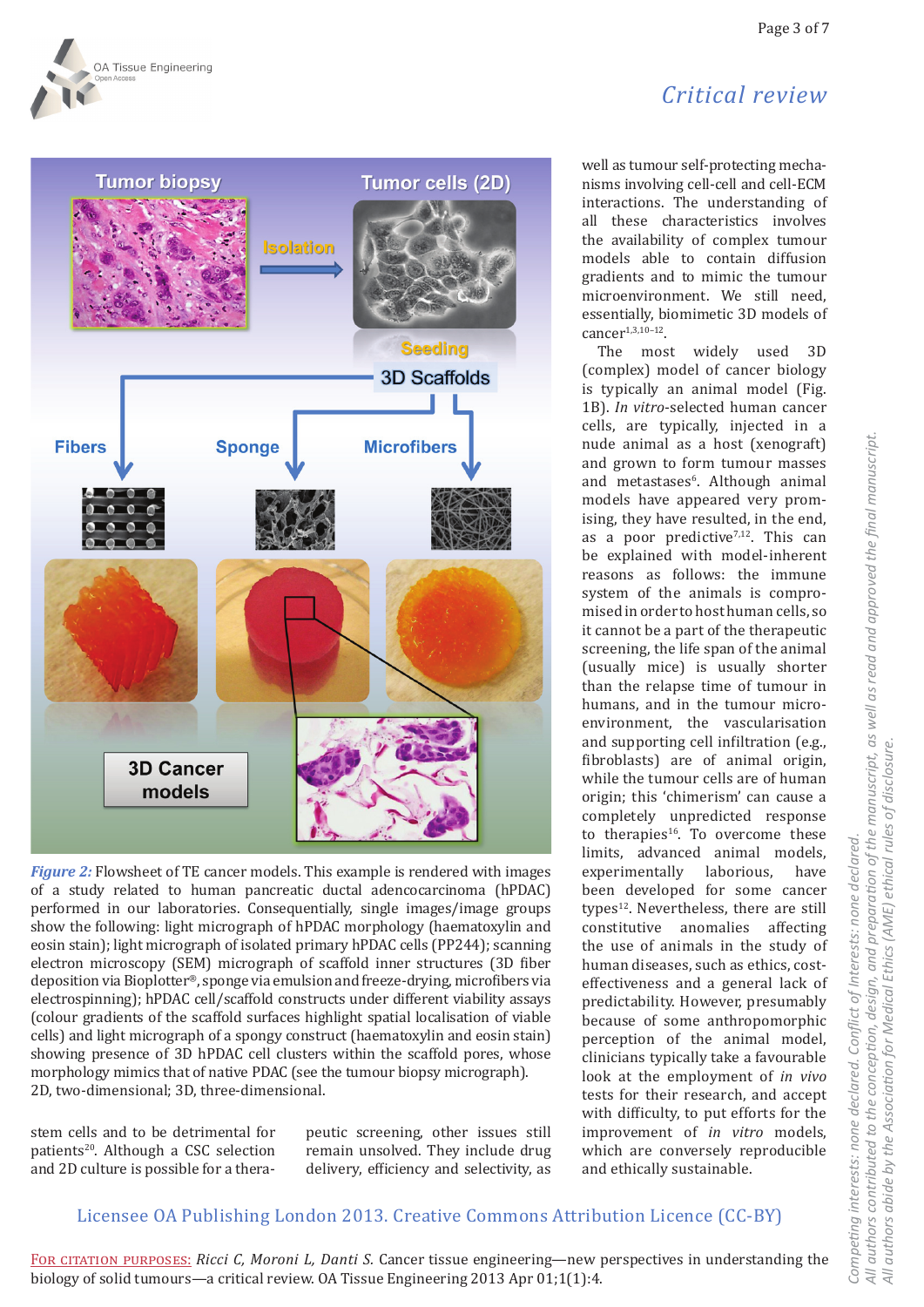

# *Critical review*

| Table 1. Tumour cell/biomaterial models for different cancer types. |              |                        |                                                                               |                                                                                                                                         |      |               |
|---------------------------------------------------------------------|--------------|------------------------|-------------------------------------------------------------------------------|-----------------------------------------------------------------------------------------------------------------------------------------|------|---------------|
| <b>Tumour type</b>                                                  | <b>Model</b> | <b>Biomaterials</b>    | <b>Cell line; species</b>                                                     | <b>Main results</b>                                                                                                                     | Year | <b>Ref. #</b> |
| Pancreas                                                            | TE           | PVA + gelatine         | PP244; human                                                                  | Good growth and viability                                                                                                               | 2008 | 26            |
|                                                                     | <b>TE</b>    | PGA-TMC + gelatine     | isolated CSCs<br>(CD24 <sup>+</sup> , CD44 <sup>+</sup> );<br>human           | Expression of cancer mark-<br>ers and cancer morphology                                                                                 | 2013 | 27            |
|                                                                     | Gel          | Fibronectin-gelatine   | K643f, NIH3T3;<br>murine                                                      | More biomimetic drug<br>delivery and ECM                                                                                                | 2013 | 25            |
|                                                                     | Spheroids    | Methylcellulose        | Panc-01, Capan-1<br>ASPC-1, BxPC-3;<br>human                                  | Improved chemoresistance<br>with respect to 2D                                                                                          | 2013 | 24            |
| <b>Breast</b>                                                       | <b>TE</b>    | Chitosan               | MCF-7; human                                                                  | 3D growth conferred drug<br>resistance                                                                                                  | 2005 | 31            |
|                                                                     | <b>TE</b>    | PLA, PLGA              | MCF-7; human                                                                  | Tissue-like structure and<br>drug resistance                                                                                            | 2005 | 32            |
|                                                                     | <b>TE</b>    | $PLG + HA$             | MDA-MB231; hu-<br>man                                                         | HA improved cell adhesion                                                                                                               | 2010 | 29            |
|                                                                     | <b>TE</b>    | $PLG + HA$             | MDA-MB231;<br>human                                                           | Good proliferation                                                                                                                      | 2011 | 30            |
| Prostate                                                            | <b>TE</b>    | <b>PCL-TCP</b>         | PC3, LNCaP; human                                                             | Increased invasion potential                                                                                                            | 2010 | 34            |
|                                                                     | Gel          | PEG-GIn/PEG-<br>MMP-Ly | LNCaP; human                                                                  | Upregulated expression<br>of MMPs, steroidogenic<br>enzymes, and prostate<br>specific antigen                                           | 2012 | 35            |
| Oral                                                                | <b>TE</b>    | PLG                    | LLC, MCF-7, U87;<br>human                                                     | Tumour-similar ECM and<br>hypoxic condition in 3D<br>model                                                                              | 2007 | $\mathbf{1}$  |
| Colorectal                                                          | Gel          | IrECM/matrigel         | CACO-2, COLO-<br>206F, DLD-1, HT-29<br>SW-480 COLO-205;<br>human              | Different morphology from<br>metastasis and primary cells                                                                               | 2013 | 36            |
| Lymphoma                                                            | TE           | PS                     | Z138, HBL2; human                                                             | Higher growth in 3D                                                                                                                     | 2013 | 37            |
| Lung                                                                | Spheroids    | AlgiMatrix™            | <b>NSCLC cell lines</b><br>(H460, A549,<br>H1650, H1650 stem<br>cells); human | Higher resistance to<br>anticancer drugs than 2D<br>(increased $IC_{50}$ values of<br>drug and reduced cleaved<br>caspase-3 expression) | 2013 | 38            |
| <b>Ewing Sarcoma</b>                                                | <b>TE</b>    | Electrospun PCL        | TC-71; human                                                                  | Tumour biomimetics of<br>morphology, growth kinetics<br>and protein expression<br>profile                                               | 2013 | 39            |

2D, two-dimensional; 3D, three-dimensional; CSC, cancer stem cell; ECM, extracellular matrix; HA, hydroxyapatite; MMPs, matrix metalloproteinases; PCL-TCP, polycaprolactone-tricalcium phosphate; PCL, polycaprolactone; PEG, polyethylene glycol; PGA-TMC, poly(glycolide-co-trimethylene carbonate); PLGA, poly lactic-co-glycolic acid; PLG, poly(lactide-coglycolide); PVA, poly(vinyl alcohol); PS, polystyrene; TE, tissue engineered.

## Licensee OA Publishing London 2013. Creative Commons Attribution Licence (CC-BY)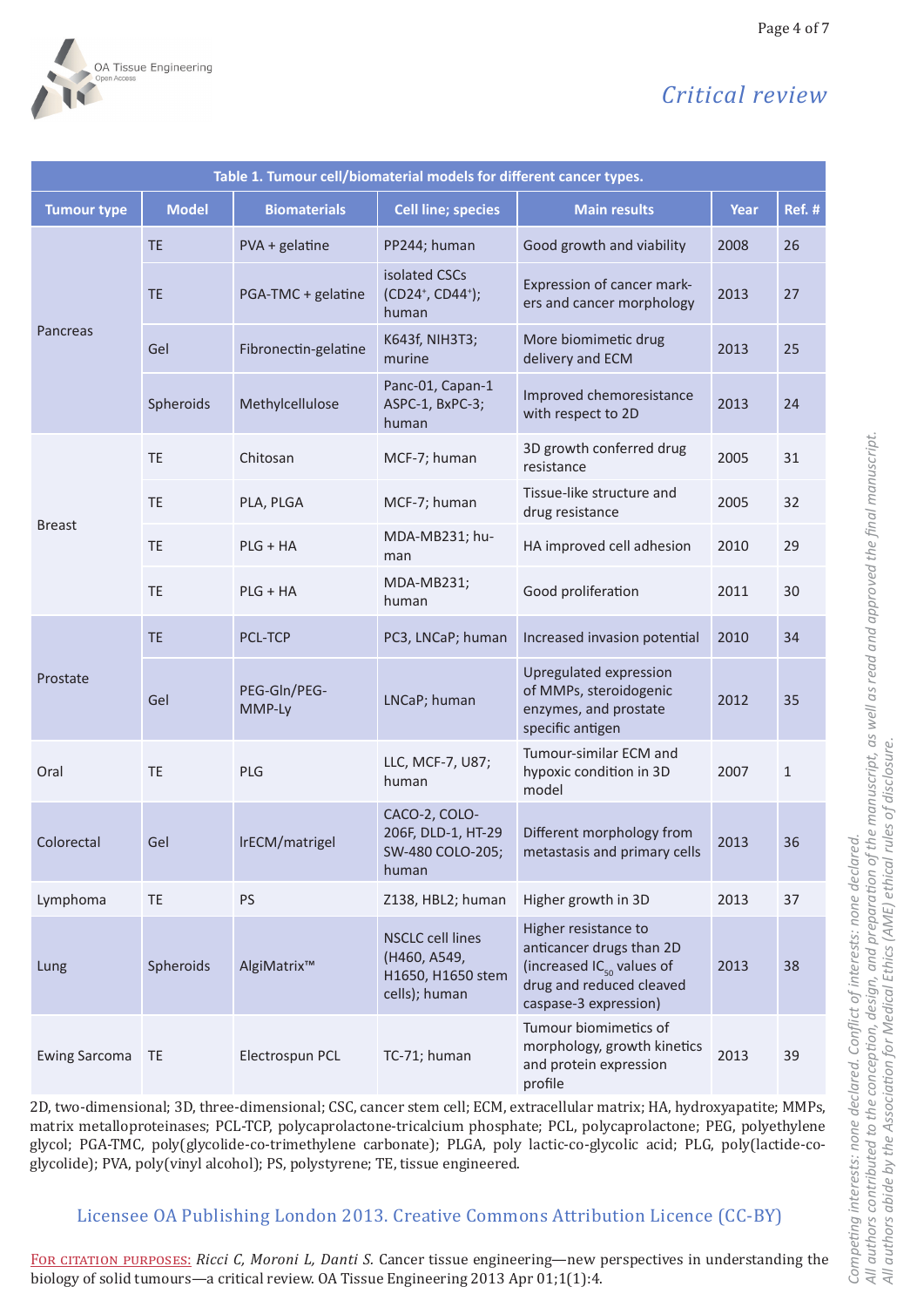In time, *in vitro* models of cancer have started evolving towards the third dimension8,9,21. Simple 3D *in vitro* models used by scientists include spheroid formation and gel (usually collagen-derived) embedding of tumour cells (Figure  $1B$ )<sup>9</sup>. Spheroids are culture artefacts leading, for some transformed-cell types, to an induced cell aggregation in the form of compact spheres with diameters ranging from 20–1,000 µm<sup>8</sup>. For their nature, spheroids partially mimic the tumour microenvironment as follows: they show secretion of tumour ECM, 3D cellcell interactions, diffusion gradients and increased chemoresistance, while phenotype diversity is missing<sup>12</sup>. Moreover, spheroid-based assays generally lack accuracy due to several difficulties in the management of these cell aggregates. With the attempt to improve 3D models, cancer cells have also been embedded in biologic hydrogels, which should mimic the primary ECM of tissues. However, such gels usually show insufficient porosity to obtain longterm cell survival and proper tumour ECM deposition. Moreover, spatial distribution of cells in the gel is often not uniform, thus resulting in poor consistent models<sup>9</sup>.

Recently, microfluidics circuits have been developed to make a further step towards 3D cultures in cancer<sup>22</sup>. Yet, when macroscopically relevant dimensions (higher than 1 mm3 ) are achieved, nutrient diffusions and cell survival remain problematic $14$ . To solve these challenges, microfluidic well systems, with the capacity of controlling nutrient perfusion, have been developed and used alone or in combination with hydrogels<sup>22</sup>.

Different from xenograft, spheroids and gel embedding, TE models can potentially offer all the fundamental achievements to cancer studies obtained so far for the regeneration of normal tissues as follows high standardisation of assays, multiple cell-type interaction, tailourable architecture allowing spontaneous 3D cell disposition and ECM synthesis, mechanical properties matching those of the tissue and tuneable diffusion profiles, thus appearing, in the end, as potentially elective models for the regeneration of 3D tumours (Figure 1B)<sup>1,3,10-12,23</sup>.

#### **Engineered tumours: achievements and perspective**

A TE model of cancer should be a bottom-up 3D reconstruction of the tissue, using selected cells (CSCs or tumour cell mixtures), derived from primary cultures or from tissues, thus retracing the schematic diagram shown in Figure  $2^{23}$ . For each tumour type, suitable scaffold architecture should be identified, ideally which is able to match the topographic and mechanical aspects of the native tissues1,3,10–12,23.

The current state-of-the-art about the development of *in vitro* 3D-biomimetic model for some important tumours is reported in Table 1. An overview was given of relevant studies involving the interaction of biomaterials and tumour cells to generate 3D cancerous constructs *in vitro*1,24–39. A special focus was finally given to pancreatic, breast and prostate cancers, as such topics already account for a number of published studies about the 3D interaction of cancer cells and biomaterials.

#### *Pancreas cancer models*

Due to its inauspicious prognosis, pancreatic ductal adenocarcinoma (PDAC) is the object of persistent studies. The development of an *in vitro* 3D model that simulates the specific PDAC microenvironment remains an important goal to be achieved in order to develop efficient therapies. In a recent study, various cell lines of pancreatic cancer (Panc-01, Capan-1 and ASPC-1) were used to form spheroid structures embedded in methyl $cellulose<sup>24</sup>$ . In the 3D model, gene expression profiles and ECM compo-

# *Critical review*

nents were upregulated, while inhibition of selective microribonucleic acids (miRNAs) demonstrated an enhanced chemoresistance. A gel embedding-like approach has been recently reported by Hosoya and colleagues<sup>25</sup>. The proposed 3D model is created on Transwell® inserts alternating layers of gelatine-fibronectin and cells, thus reproducing some of the basic ECM structural features. This model was set up to study the diffusion of dextran nanoparticles using a murine fibroblast cell line derived from pancreatic tumour and normal fibroblasts as controls. With tumour-derived cells, results showed a decreased permeability of the dextran depending on the layer number and nanoparticle size demonstrating a good similarity with the tumour ECM. In this critical review, we discuss on a couple of studies, which reported about a TE approach for PDAC study<sup>26,27</sup>. Both groups employed scaffolds based on synthetic polymers, with defined architecture and surface morphology, to regenerate the PDAC in combination with gelatine to ensure cell adhesion and growth. In the first study, the human PDAC (hPDAC) cells, PP244, were grown on polyvinyl alcohol (PVA)/gelatine sponges, and cell metabolic activity was compared with that obtained in classic  $2D$  culture controls<sup>26</sup>. The results showed viable cells, with enhanced metabolism, in the 3D model. The second and most recent study used CSCs, derived from human pancreatic tumours, showing CD24<sup>+</sup> and CD44<sup>+</sup>, grown on poly(glycolide-co-trimethylene  $carbonate) (PGA-TMC) scaffolds<sup>27</sup>.$ In this critical review, the 3D model displayed an improved neoplastic formation, with tumour volume and weight higher than those of the 2D model. Such findings also confirm the TE-model validity for the expression of pancreatic cancer markers, such as the carbohydrate antigen 19-9 (CA 19-9), epidermal growth factor and myosin-1B (MIB-1).

## Licensee OA Publishing London 2013. Creative Commons Attribution Licence (CC-BY)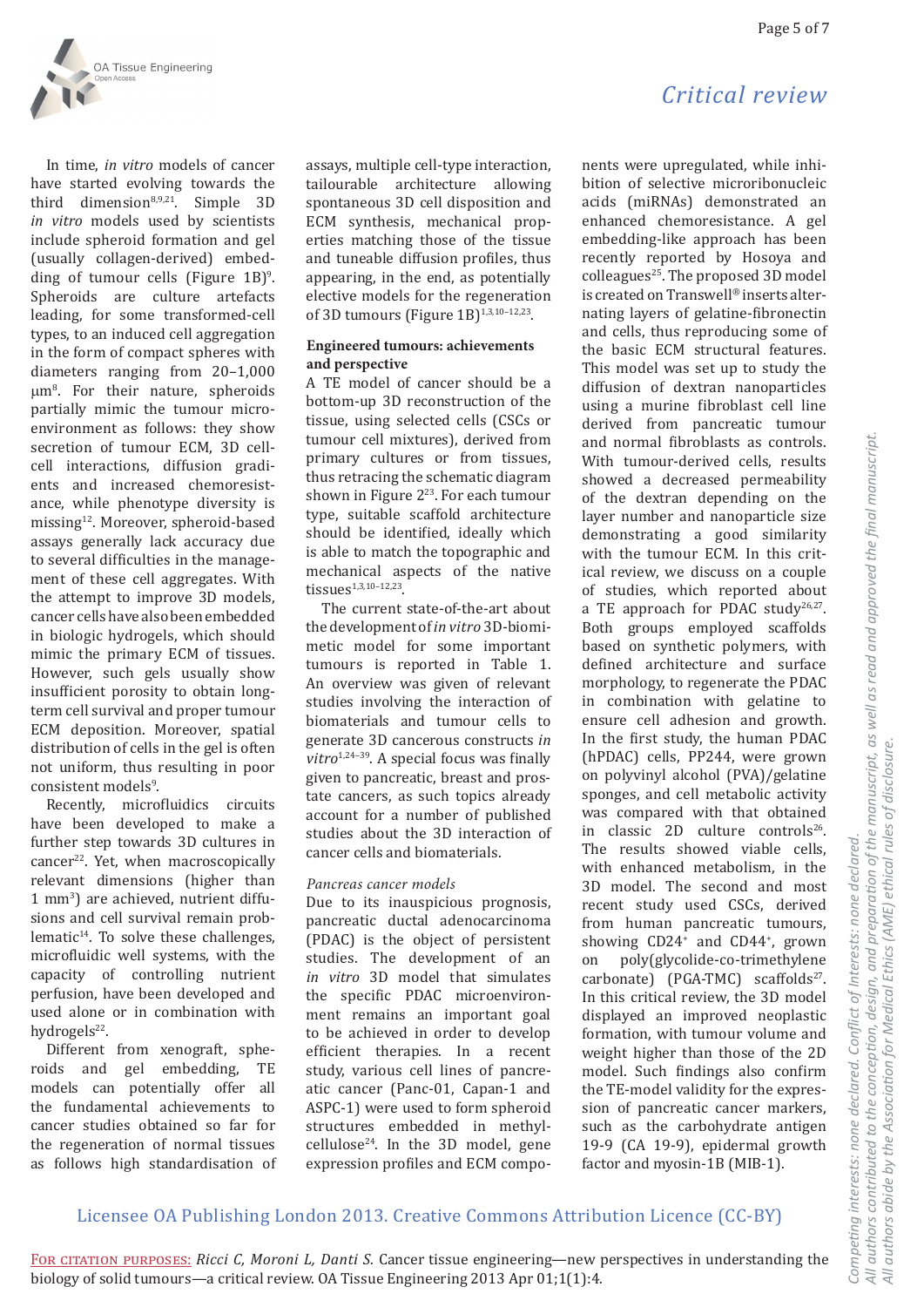*Breast and prostate cancer models*

The 3D models have been developed to study metastasis initiation and development, with the use of cellular aggregates or spheroids, and microfluidic devices<sup>22,23</sup>. Considering the relevance of breast and prostate cancer mortality due to their metastasis to bone, 3D models derived from TE know-how, have been developed to study metastatic events of these cancer types to bone engineered tissue. Cancer cell angiogenic signalling was regulated by integrin and

correlated with enhanced production of interleukin-8 (IL-8). Further control over tumour angiogenesis was influenced by oxygen availability in 3D tumour culture models, with increased levels of IL-8 secretion in normoxia and of vascular endothelial growth factor in hypoxic culture conditions<sup>28</sup>. Similarly, porous biomaterials containing inorganic phases like hydroxyapatite (HA) were used to create initial models of breast metastasis into bones and revealed a role of HA crystal size in tumour cell adhesion and proliferation $29,30$ .

Basic 3D systems have shown that breast and prostate cancer cells, among others, are indeed more resistant to chemotherapies than when cultured on 2D substrates, thus justifying the continued development of advanced *in vitro* models that can replicate not only cell-cell communication as in current spheroid models, but also cell-ECM interactions $31-33$ . Spheroid and microfluidic culture systems are constrained to very small artificial environments in the order of few hundreds of microns, which fail to recapitulate the heterogeneous complexity of bone tissue and prostate metastatic niches. The collaborative efforts of Hutmacher's and Clement's groups have also demonstrated that 3D scaffolds can be used to study events at the base of bone metastases, which showed increased invasion potential and upregulated expression of matrix metalloproteases, steroidogenic enzymes and prostate specific antigen $11,34,35$ .

*Conclusion* There are marked intent affinities

indicating TE as a suitable discipline to model cancer tissues. This is a topic of current efforts by several research groups worldwide, although, to date, well-defined guidelines have not been outlined yet, but rather preliminary individual studies have been reported. Recent studies have reinforced the theoretical hypothesis that tissue-engineered cancer constructs can mimic the tumour microenvironment because of their three-dimensionality and their multi-parametric tailourability. The interactions between tumour cells and different biomaterials seem to play a key role in tumour biomimetics to be finely exploited in the very near future.

#### *Abbreviations list*

2D, two-dimensional; 3D, threedimensional; CSC, cancer stem cells; ECM, extracellular matrix; HA, hydroxyapatite; hPDAC, human PDAC; IL-8, interleukin-8; PDAC, pancreatic ductal adenocarcinoma.

### *Acknowledgements*

Authors wish to acknowledge Dr. Niccola Funel and all members of the Anatomical Pathology Unit of Cisanello Hospital (AOUP, Pisa, Italy) for experimental and theoretical support on pancreas cancer.

#### *References*

1. Fischbach C, Chen R, Matsumoto T, Schmelzle T, Brugge JS, Polverini PJ, et al. Engineering tumors with 3D scaffolds. Nat Methods. 2007 Oct;4(10):855–60. 2. Yamada KM, Cukierman E. Modeling tissue morphogenesis and cancer in 3D. Cell. 2007 Aug;130(4):601–10.

3. Kim JB. Three-dimensional tissue culture models in cancer biology. Semin Cancer Biol. 2005 Oct;15(5):365–77.

4. Holbeck SL. Update on NCI in vitro drug screen utilities. Eur J Cancer. 2004 Apr;40(6):785–93.

5. Shoemaker RH. The NCI60 human tumour cell line anticancer drug screen. Nat Rev Cancer. 2006 Oct;6(10):813–23. 6. Johnson JI, Decker S, Zaharevitz D, Rubinstein LV, Venditti JM, Schepartz S,

et al. Relationships between drug activity in NCI preclinical in vitro and in vivo models and early clinical trials. Br J Cancer. 2001 May;84(10):1424–31.

*Critical review*

7. Voskoglou-Nomikos T, Pater JL, Seymour L. Clinical predictive value of the in vitro cell line, human xenograft, and mouse allograft preclinical cancer models. Clin Cancer Res. 2003 Sep;9(11):4227–39.

8. Mueller-Klieser W. Multicellular spheroids. A review on cellular aggregates in cancer research. J Cancer Res Clin Oncol. 1987;113(2):101–22.

9. Freeman AE, Hoffman RM. In vivolike growth of human tumors in vitro. Proc Natl Acad Sci U S A. 1986 Apr;83(8):2694–8.

10. Hutmacher DW, Horch RE, Loessner D, Rizzi S, Sieh S, Reichert JC, et al. Translating tissue engineering technology platforms into cancer research. J Cell Mol Med. 2009 Aug;13(8A):1417–27.

11. Hutmacher DW, Loessner D, Rizzi S, Kaplan DL, Mooney DJ, Clements JA. Can tissue engineering concepts advance tumor biology research? Trends Biotechnol. 2010 Mar;28(3):125–33.

12. Burdett E, Kasper FK, Mikos AG, Ludwig JA. Engineering tumors: a tissue engineering perspective in cancer biology. Tissue Eng Part B Rev. 2010 Jun;16(3):351–9.

13. Ingber DE, Mow VC, Butler D, Niklason L, Huard J, Mao J, et al. Tissue engineering and developmental biology: going biomimetic. Tissue Eng. 2006 Dec;12(12):3265–83.

14. Zahir N, Weaver VM. Death in the third dimension: apoptosis regulation and tissue architecture. Curr Opin Genet Dev. 2004 Feb;14(1):71–80.

15. Pályi I, Gál F, Péter I, Sugár J. Genotypic and phenotypic changes of a mouse lymphoma during long-term cultivation. Acta Morphol Hung. 1991;39(2):107–16. 16. Liotta LA, Kohn EC. The microenvironment of the tumour-host interface. Nature. 2001 May;411(6835):375–9.

17. Korkaya H, Wicha MS. Selective targeting of cancer stem cells: a new concept in cancer therapeutics. BioDrugs. 2007 Sep;21(5):299–310.

18. Visvader JE, Lindeman GJ. Cancer stem cells: current status and evolving complexities. Cell Stem Cell. 2012 Jun;10(6):717–28.

19. Duan JJ, Qiu W, Xu SL, Wang B, Ye XZ, Ping YF, et al. Strategies for isolating

## Licensee OA Publishing London 2013. Creative Commons Attribution Licence (CC-BY)